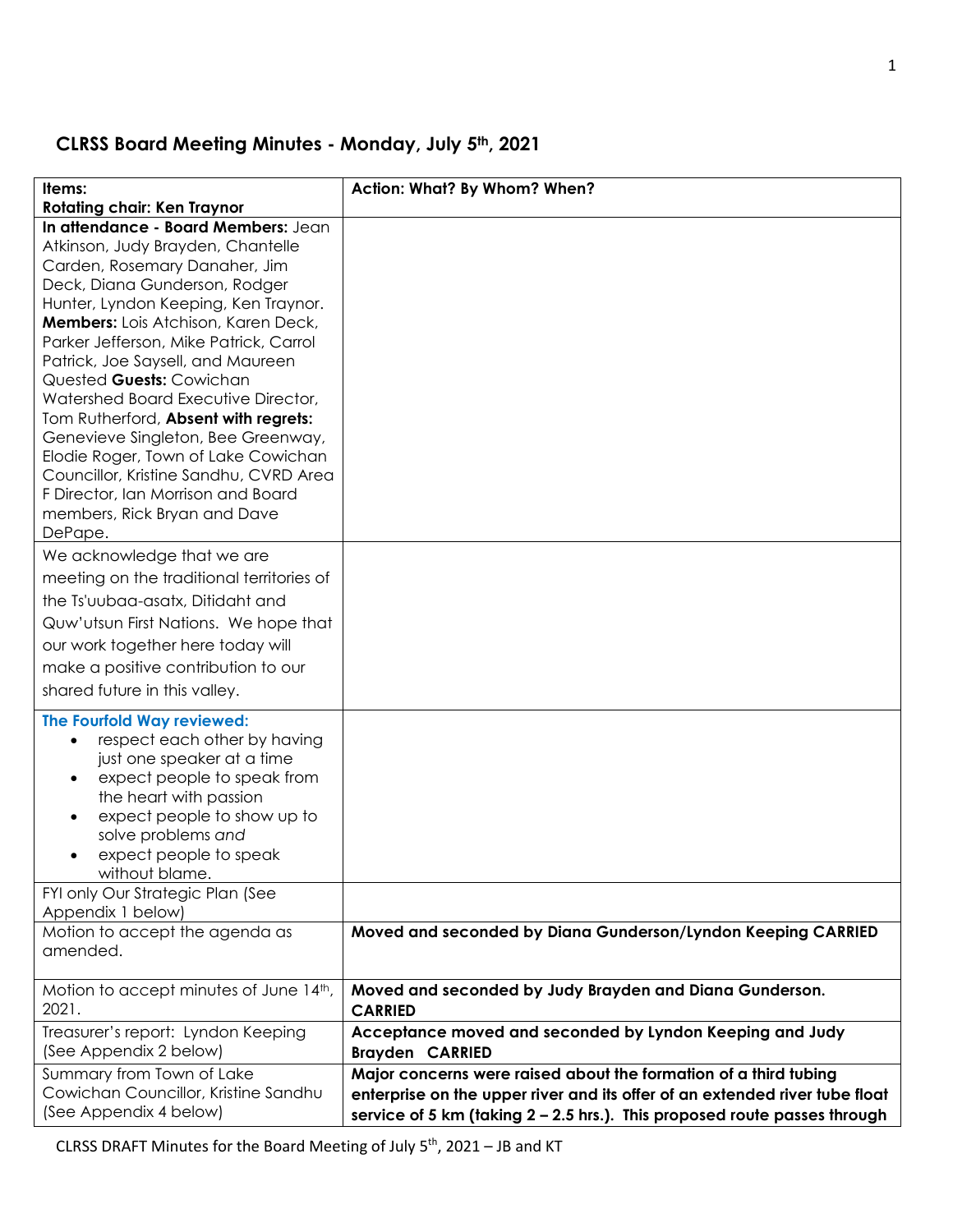|                                                                                                        | the stretch known as the 'rock garden'. This can be a dangerous area                                                                                                                                                                                                                                                                                                                       |  |  |
|--------------------------------------------------------------------------------------------------------|--------------------------------------------------------------------------------------------------------------------------------------------------------------------------------------------------------------------------------------------------------------------------------------------------------------------------------------------------------------------------------------------|--|--|
|                                                                                                        | and concern about public safety was expressed.                                                                                                                                                                                                                                                                                                                                             |  |  |
|                                                                                                        | Because the company plans to use a portion of the Cowichan River<br>Provincial Park as the pullout point, Joe Saysell and Ken Traynor have<br>agreed to contact the Provincial Parks department to ascertain if there<br>has been a park use permit granted to this company. There are three<br>major concerns: park use and liability, public safety and harm to the<br>fish resource.    |  |  |
| Guest remarks from CVRD Area F                                                                         |                                                                                                                                                                                                                                                                                                                                                                                            |  |  |
| Director, Ian Morrison. (see Appendix 6<br>below)                                                      |                                                                                                                                                                                                                                                                                                                                                                                            |  |  |
| Correspondence: Included below in<br>agenda items plus attached reports<br>on herbicide use in Canada. | RMS Ken Traynor / Diana Gunderson that CLRSS submit a letter of support<br>to Joe Saysell's letter to Minister Conroy. CARRIED                                                                                                                                                                                                                                                             |  |  |
| Joe Saysell's letter to Minster Conroy,<br>FLNROD (Appendix 3 below).                                  | Note: The Cowichan Watershed Board is seeking further information, in<br>order to support this initiative. A representative of the Provincial<br>Fisheries Ministry will be speaking at the next meeting of the Cowichan<br><b>Watershed Board meeting.</b>                                                                                                                                |  |  |
| <b>Business Arising from the Minutes and</b><br><b>Written Reports:</b>                                |                                                                                                                                                                                                                                                                                                                                                                                            |  |  |
| 1. Update on the BoD insurance                                                                         | 1. No update at this time.                                                                                                                                                                                                                                                                                                                                                                 |  |  |
| 2. RCU 2021 Summary remarks -                                                                          | 2. Lyndon Keeping reported that all of our requests of the Tube Shack<br>regarding the September 12 <sup>th</sup> , Annual River Clean-up were agreed to<br>with the exception of the request for the TS to pay for the printing of the<br>event posters. Erika asked that they split that cost with us. The Board<br>agreed.                                                              |  |  |
|                                                                                                        | Lyndon will clarify if the TS had any intention of asking for cash<br>donations to the event. He has also sent in a request for the use of<br>Saywell Park. The Board agreed that a "Stewardship Zone" was worth<br>investigating and Judy Brayden and Chantelle Carden will lead that<br>effort. Chantelle suggested that our Strategic Plan goals should be part<br>of this information. |  |  |
| 3. Status of the Riparian information<br>signs being replaced in Saywell Park -                        | 3. Parker Jefferson reported that the signs are ready to be installed by<br>the Town crew.                                                                                                                                                                                                                                                                                                 |  |  |
| 4. Update on Camp Imadene - Ken<br>Traynor                                                             | 4. NIL                                                                                                                                                                                                                                                                                                                                                                                     |  |  |
| 5. CLRSS contribution to the annual<br>River's Day event, September 25, 2021.                          | This item will be on the August meeting agenda.<br>5.                                                                                                                                                                                                                                                                                                                                      |  |  |
| 6. Draft letter to the editor                                                                          | Ken Traynor provided a draft (see Appendix 5 below); he will send<br>6.<br>Draft 2 to the members asap.                                                                                                                                                                                                                                                                                    |  |  |
| Leads conversation and updates as<br>needed:                                                           |                                                                                                                                                                                                                                                                                                                                                                                            |  |  |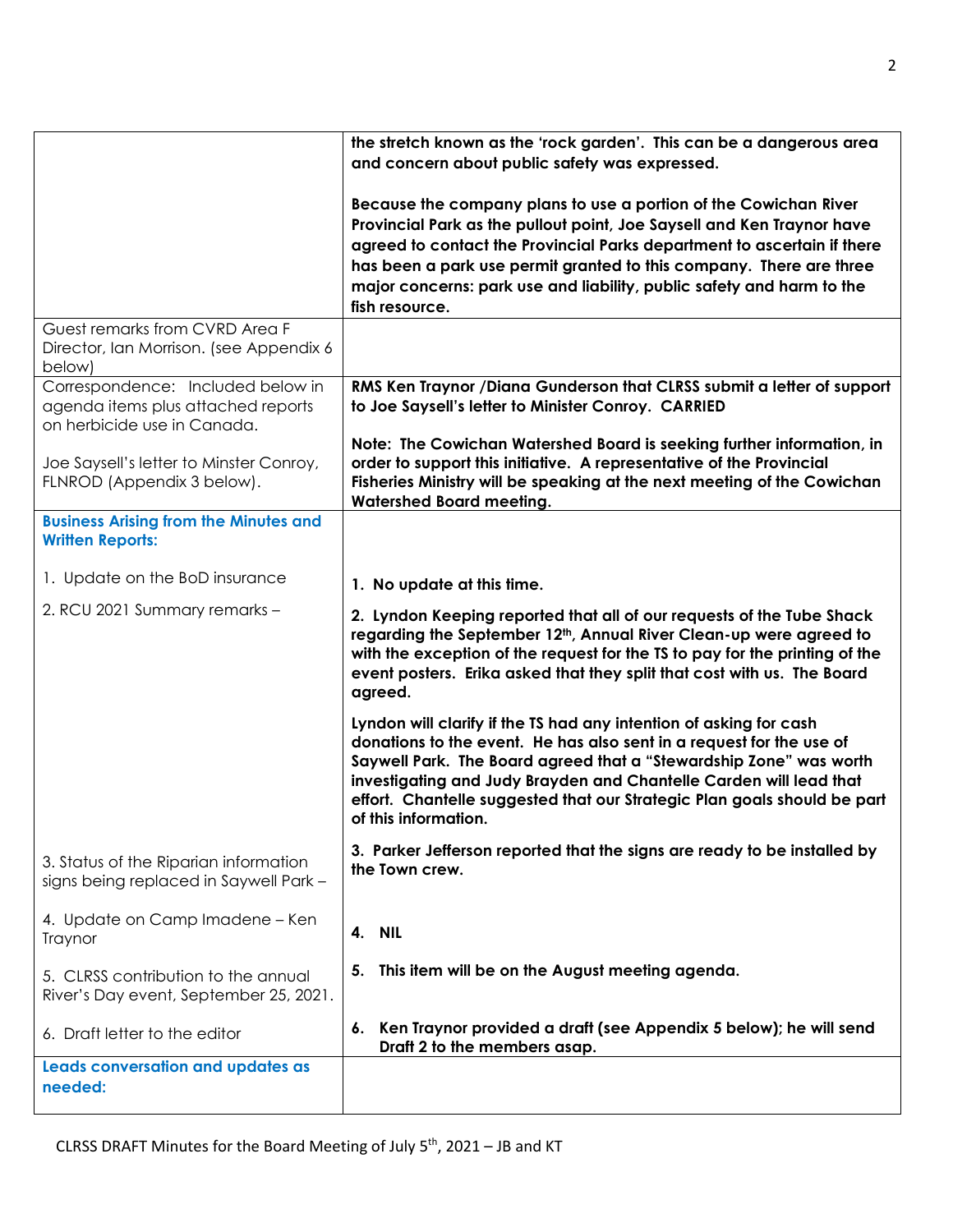|    | a. Gerald Thom Memorial Native<br><b>Plant Garden</b>                          | a. All visitors to the garden felt that it is in good shape. It is unknown<br>whether or not the ToLC is watering it regularly. Lois Atchison took<br>pictures of high bush cranberry in order to ascertain if it is a native<br>species. The ToLC has been trimming along the pathway. |
|----|--------------------------------------------------------------------------------|-----------------------------------------------------------------------------------------------------------------------------------------------------------------------------------------------------------------------------------------------------------------------------------------|
|    | b. Social and Retail Sales                                                     | b. Rosemary Danaher reported that no social cards were sent this<br>month; CLRSS gifted 2 t-shirts (sum of \$24). Gifts for two months<br>totaled \$55.                                                                                                                                 |
|    | c. Monthly Meetings rotating chair                                             | c. Chantelle Carden has agreed to take this role for August.                                                                                                                                                                                                                            |
|    | d. Membership                                                                  | d. Maureen Quested reported that CLRSS has 52 members at this time.                                                                                                                                                                                                                     |
|    | e. Fundraising                                                                 | e. Maureen Quested reported that she has Thrifty's cards in several<br>denominations. She reminded us that they are cash only. She<br>reminded us about the \$20.00 tickets to the July 25 <sup>th</sup> bar-b-que and<br>fundraising event.                                            |
| f. | <b>Decibel Coalition</b>                                                       | f. Diana Gunderson reported that the June 29th Zoom Conference<br>included representatives from most member associations.                                                                                                                                                               |
|    |                                                                                | Members include 36 Lake Associations, 3 related resident associations<br>and 8 municipalities.                                                                                                                                                                                          |
|    |                                                                                | The topic of boat motor "Noise Emissions" is on the agenda of the third<br>CMAC official Transport Canada public meeting (TC is listening and<br>willing to engage to update the regulations if they are convinced of the<br>need).                                                     |
|    |                                                                                | Plan to present a loud and consistent message that the problem is<br>Canada wide and that regulations need to be enhanced and include<br>performance standards (include decibel limits) that are easily<br>measured with efficient and effective enforcement procedures.                |
|    |                                                                                | Plan includes: producing and promoting a petition (with comments)<br>that will be launched in mid-July; a letter writing campaign (samples to<br>come); a video production with passing boats and decibel readings;<br>meeting with MP's.                                               |
|    |                                                                                | Further: The CVRD is now a member of the Decibel Coalition; Transport<br>Canada is listening to comments and has indicated that they are willing<br>to update the regulations if that is warranted.                                                                                     |
| g. | Youth Engagement                                                               | g. NIL report                                                                                                                                                                                                                                                                           |
| h. | Our Watersheds - Through the Lens<br>of Art - Viewing Ecosystems<br>Creatively | h. Judy Brayden reported that the involvement to date has been low;<br>Ken Traynor commented that he would try to encourage more<br>participation in the photographic portion of the work (Watershed Art  <br>Cowichan Lake & Rive (cowichan-lake-stewards.ca)                          |
|    |                                                                                |                                                                                                                                                                                                                                                                                         |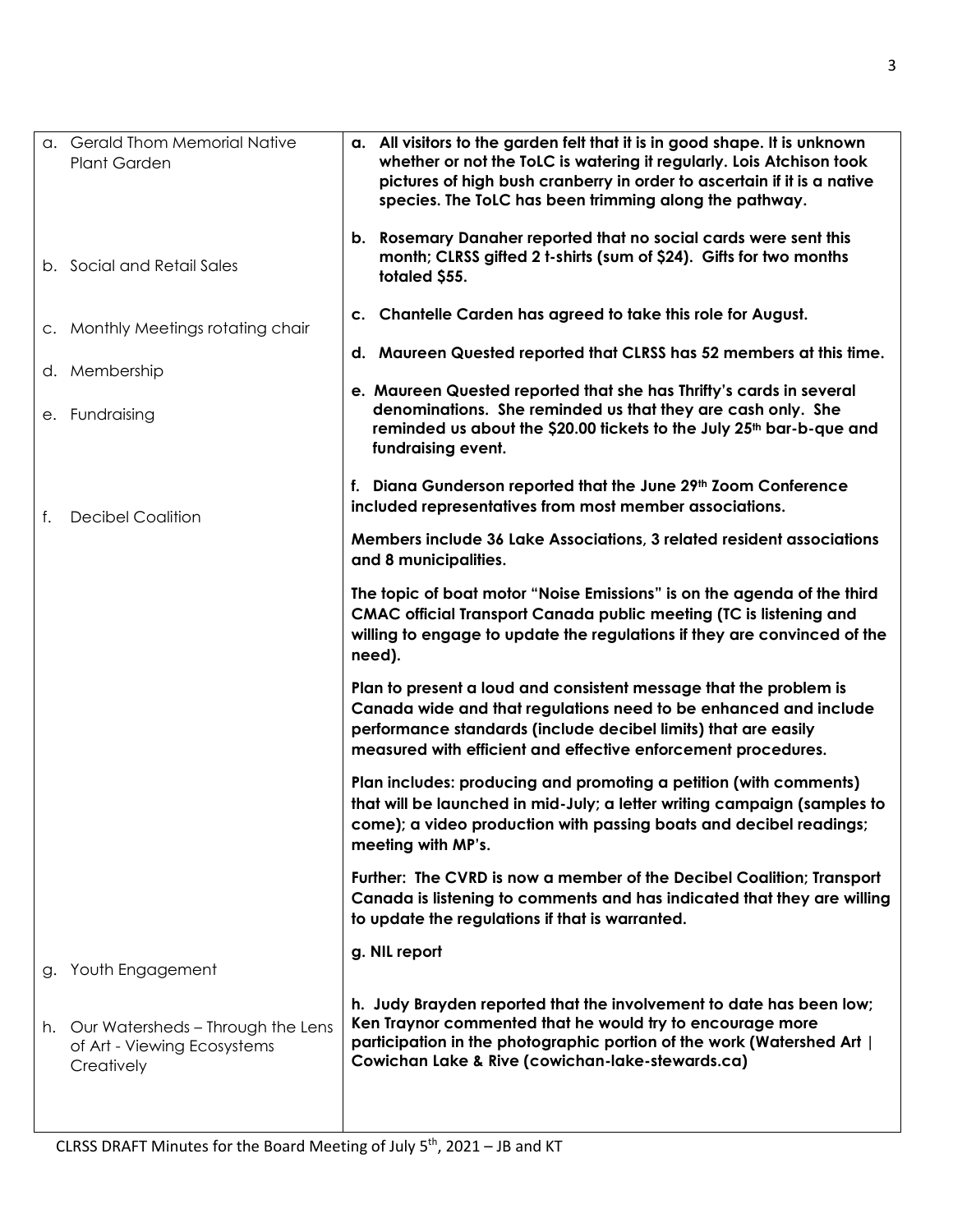| Water Monitoring<br>i.                                                                      | i. Bee Greenway reported that in June her crew we did 4 outings and<br>accumulated 14 hrs. of volunteer time: Sandy Cummings and Julie<br>Tutte - 6 hrs. each, Hugh and Diann Sutherland - 3 hrs. each, Bee<br>Greenway and Dave DePape - 3 hrs. each.                                                                                                                                                                        |
|---------------------------------------------------------------------------------------------|-------------------------------------------------------------------------------------------------------------------------------------------------------------------------------------------------------------------------------------------------------------------------------------------------------------------------------------------------------------------------------------------------------------------------------|
|                                                                                             | Plus. she did some teaching in the form of taking non-member out in<br>boats. These were Sandy's grandson Aiden - 1.5 hrs., and Angela and<br>Barry MacDonald - 3 hrs. each.                                                                                                                                                                                                                                                  |
|                                                                                             | Further, she and her crew are looking forward to this Friday at noon,<br>when Dean Peard of the Water Quality Section of BC Min. Environment is<br>coming to her home, to review charts & techniques, and share with the<br>crew some new tools for doing the lake monitoring. If anyone else is<br>interested, they are most welcome to join us at 9814 Miracle Way,<br>Youbou, BC                                           |
| j. Newsletter                                                                               | j. Chantelle Carden reported that the newsletter was coming on Friday.<br>She awaits input.                                                                                                                                                                                                                                                                                                                                   |
| <b>CSSP</b>                                                                                 | j. Jean Atkinson reported a first slate of properties identified for<br>restoration; they will begin with the forestry research station; at some<br>point the program will require volunteers; we agreed to gift the student<br>workers with t-shirts. Rosemary Danaher will proceed as able.                                                                                                                                 |
| k. Fry salvage                                                                              | k. Parker Jefferson reported that fry salvages has been success and<br>Joe Saysell felt that 96% of the upper river is complete for this season.<br>updated; written report needed, were given 3 extra days to reach less<br>accessible areas. Upper river 96% completed. Get names of volunteers<br>from Parker.                                                                                                             |
| <b>Gerald Thom Environmental Studies</b><br><b>Bursary</b>                                  | I. NIL report.                                                                                                                                                                                                                                                                                                                                                                                                                |
| <b>New Business:</b>                                                                        |                                                                                                                                                                                                                                                                                                                                                                                                                               |
| 1. Weir design - Online report<br>meeting $-$ July 8 <sup>th</sup> , 2021 6:00 p.m.         | 1. Invitation to the July 8 Project Update. Please join the project team<br>for a live presentation on July 8, 2021.<br>Presentation: 6 to 7 PM; Q&A: 7 to 8 PM<br><b>Online public link:</b><br>https://cowichanvalleyrd.webex.com/cowichanvalleyrd/onstage/g.ph<br>p?MTID=e24e847574454c7a1c97257000a70e5b5https://cowichanvalley<br>rd.webex.com/cowichanvalleyrd/onstage/g.php?MTID=e24e84757445<br>4c7a1c97257000a70e5b5 |
|                                                                                             | Call-in number: 1-844-992-4726                                                                                                                                                                                                                                                                                                                                                                                                |
|                                                                                             | Call-in access code: 187 684 4800<br>We will answer questions during the live presentation on July 8, 2021                                                                                                                                                                                                                                                                                                                    |
| 2. Upcoming shoreline assessment<br>discussion: compensation to<br>landowners - Ken Traynor | 2. Ken Traynor reported that the Shoreline Assessment work is underway<br>and the final report will be published in in March of 2022. See Leroy's                                                                                                                                                                                                                                                                             |

CLRSS DRAFT Minutes for the Board Meeting of July 5th, 2021 – JB and KT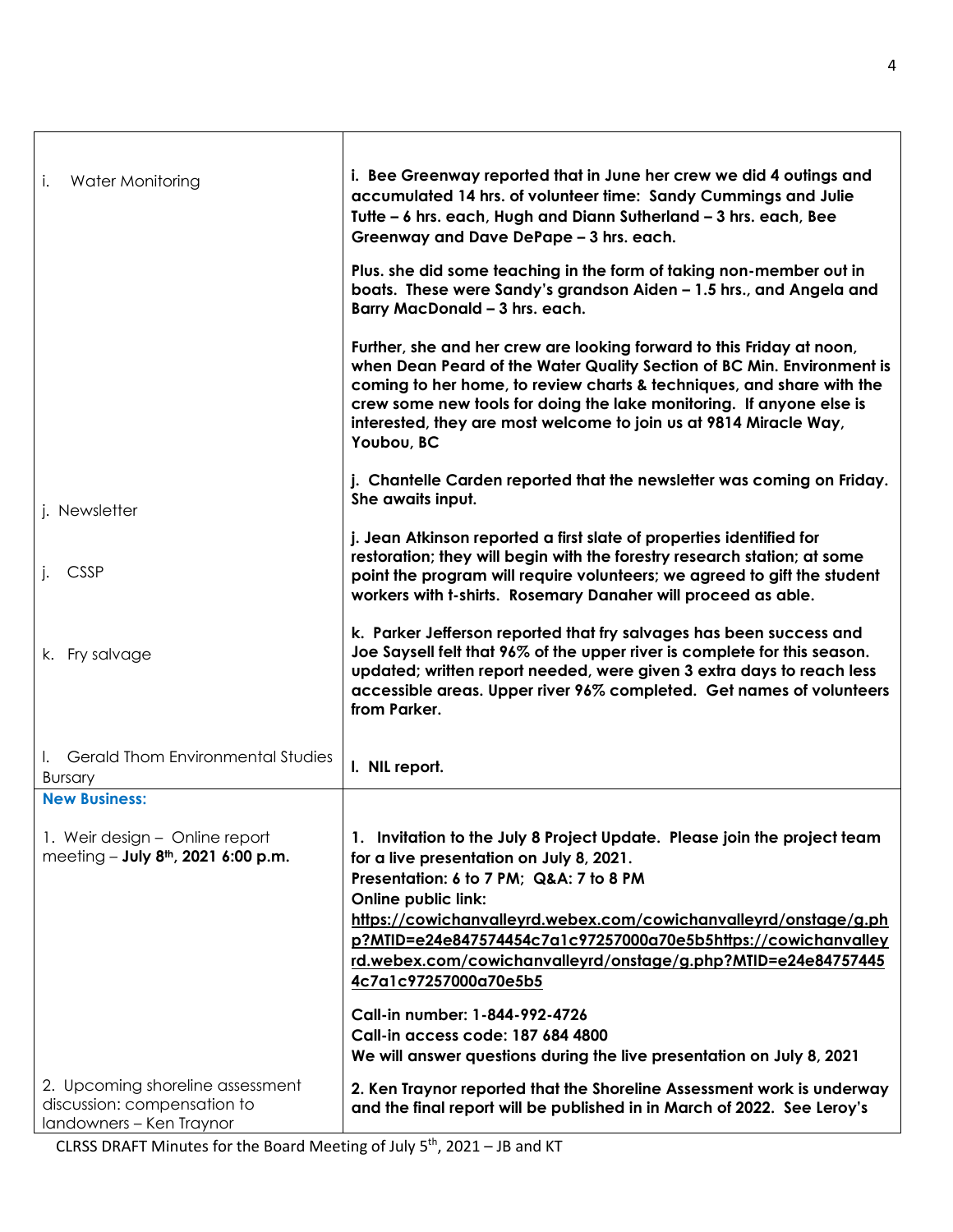|                                                                                      | Corner on the Cowichan Weir website. If you have questions, you can<br>log in now and record your questions. The next step: to identify what<br>would be considered a significant (compensational) impact on<br>individual properties with the increased water storage.                                                                                                                                                                                                                                                                                                                                                                                                                                            |
|--------------------------------------------------------------------------------------|--------------------------------------------------------------------------------------------------------------------------------------------------------------------------------------------------------------------------------------------------------------------------------------------------------------------------------------------------------------------------------------------------------------------------------------------------------------------------------------------------------------------------------------------------------------------------------------------------------------------------------------------------------------------------------------------------------------------|
| 3. Mosaic Forest Company harvest on<br>Youbou's Holmes Mountain                      | 3. Jim and Karen Deck reported that Mosaic will be making four 'gentle<br>cut blocks' on the North Shore Mountains in the very near future; they<br>have videotaped where past logging left inadequate riparian setbacks.<br>Of serious concern are the many watercourses in the area; likely water<br>licence holders on Meade Creek end of mountains will be affected. The<br>cut is designed in 5 - 6 hectare pieces for a total of 29 hectares. It was<br>the consensus of the meeting that a new forestry policy needs to<br>address this; road construction begins this summer. When asked if CLRSS<br>could take some sort of action in support of 'Save our Holmes'. Nothing<br>was proposed at this time. |
| 4. Governance idea                                                                   | 4. Judy Brayden suggested that CLRSS may be best served by a<br>different decision-making process, using a 'consensus model', Tom<br>Rutherford has sent Judy the policy of consensus decision making that<br>is used by the Cowichan Watershed Board (see Appendix 6 below).<br>Referred to a future meeting for discussion.                                                                                                                                                                                                                                                                                                                                                                                      |
| <b>Stewardship Community Reports:</b>                                                |                                                                                                                                                                                                                                                                                                                                                                                                                                                                                                                                                                                                                                                                                                                    |
| 1. Cowichan Watershed Board                                                          | 1. Further: the recent heat wave has left the river at 23 degrees already<br>this early in the summer, the CWB is seeking resources in order to map<br>water temperature in Cowichan River, in an attempt to identify cold<br>water seepage locations along the river; they are looking for resources<br>for thermal modelling which could be used to justify the addition of a<br>cold water intake project through the weir in the future.                                                                                                                                                                                                                                                                       |
| 2. Cowichan Stewardship Roundtable                                                   | 2. Jim Deck reported on the recent meeting. Items of note: The Bring<br>Back the Bluebird group has reported no bluebirds have returned this<br>year. They are investigating why. There are concerns for Mt<br>Tzouhalem's ecosystem due to recent developments. The Municipality<br>of North Cowichan is concerned about species and ecosystem<br>collapse along with climate change. MLA Sonia Furstenau has raised<br>concerns over riparian area infractions and old growth logging. The<br>chinook and coho numbers were good in the Cowichan River in<br>2020. The BCCF has begun sunscreen sampling in the watershed.                                                                                       |
| Motion to Adjourn at 8:49 p.m.                                                       | Motion to adjourn by Rosemary Danaher                                                                                                                                                                                                                                                                                                                                                                                                                                                                                                                                                                                                                                                                              |
| <b>Important Upcoming Dates:</b>                                                     |                                                                                                                                                                                                                                                                                                                                                                                                                                                                                                                                                                                                                                                                                                                    |
| July 8, 2021 - Cowichan Weir Project<br>Update $(6:00 - 7:00 \text{ w}$ questions to |                                                                                                                                                                                                                                                                                                                                                                                                                                                                                                                                                                                                                                                                                                                    |
| follow). See info in New Business 1                                                  |                                                                                                                                                                                                                                                                                                                                                                                                                                                                                                                                                                                                                                                                                                                    |
| above<br>July 15, 2021 - CSRT Annual Field Day                                       |                                                                                                                                                                                                                                                                                                                                                                                                                                                                                                                                                                                                                                                                                                                    |
| at Stoltz Pool Provincial Park (9:30 -                                               |                                                                                                                                                                                                                                                                                                                                                                                                                                                                                                                                                                                                                                                                                                                    |
| 2:00 p.m.                                                                            |                                                                                                                                                                                                                                                                                                                                                                                                                                                                                                                                                                                                                                                                                                                    |
| July 25, 2021 - 2:00 p.m. - 6:00 p.m.<br>Bar-b-que and silent auction -              |                                                                                                                                                                                                                                                                                                                                                                                                                                                                                                                                                                                                                                                                                                                    |
| August 9, 2021 - regular meeting of the                                              |                                                                                                                                                                                                                                                                                                                                                                                                                                                                                                                                                                                                                                                                                                                    |
| <b>Board</b>                                                                         |                                                                                                                                                                                                                                                                                                                                                                                                                                                                                                                                                                                                                                                                                                                    |

CLRSS DRAFT Minutes for the Board Meeting of July  $5<sup>th</sup>$ , 2021 – JB and KT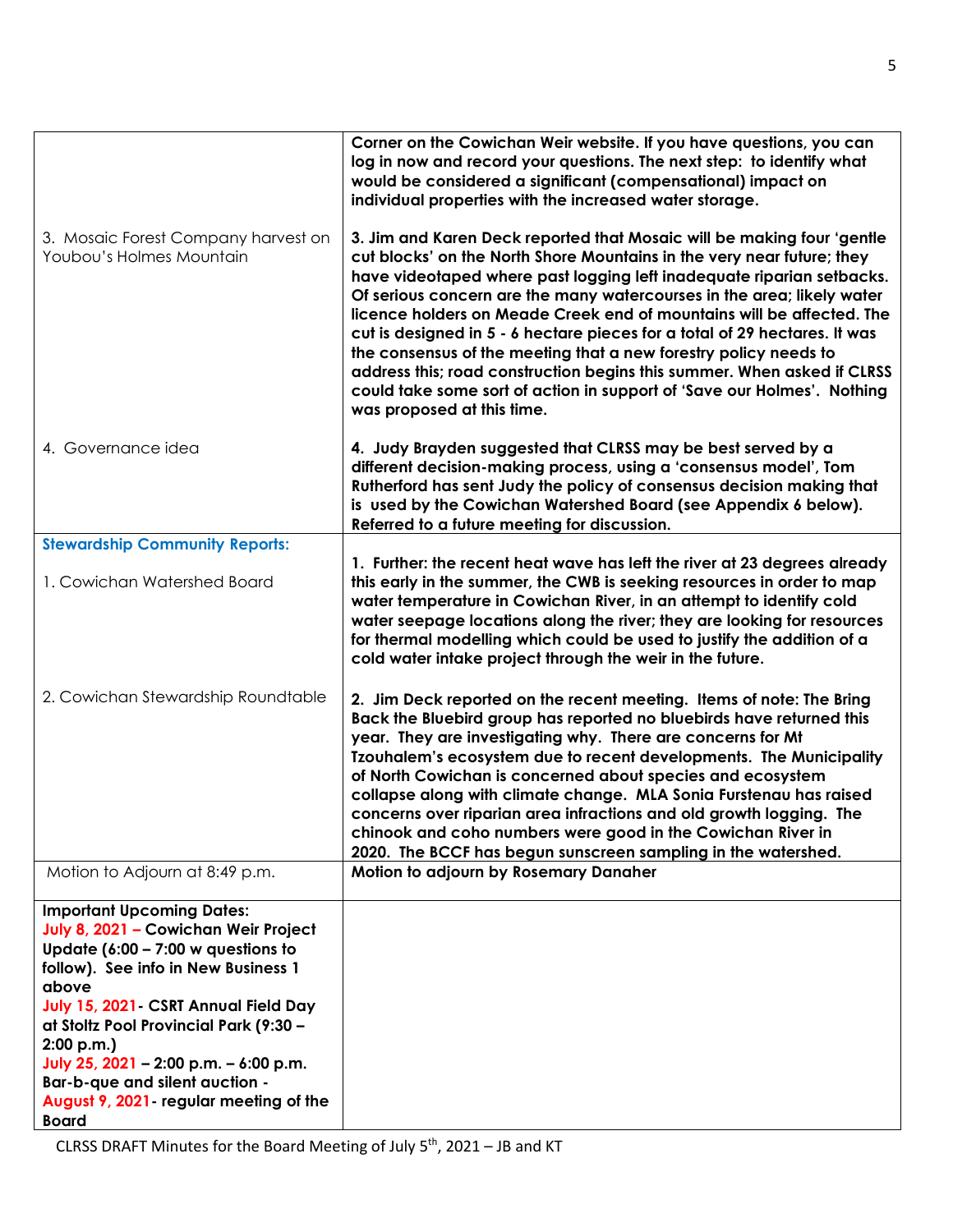| August 27, 2021 - Opening of the      |  |
|---------------------------------------|--|
| Watershed - Through the Lens of Art   |  |
| show at the CVAC Gallery, 2687        |  |
| <b>James Street, Duncan</b>           |  |
| September 12, 2021 - Annual CLRSS     |  |
| <b>RCU</b>                            |  |
| September 13, 2021 - regular Board    |  |
| meeting                               |  |
| September 25, 2021 - Heritage Rivers' |  |
| Dav                                   |  |

# **Appendix 1: Strategic Planning Outcomes 2020**

| 1. Increase awareness of and support for building 2. Increase Youth Engagement<br>the new weir                                                                                                                                         |                                                                                                                                                                 |
|----------------------------------------------------------------------------------------------------------------------------------------------------------------------------------------------------------------------------------------|-----------------------------------------------------------------------------------------------------------------------------------------------------------------|
| <b>Goals</b><br>Increase public support<br>$\bullet$<br>Increase community understanding<br>$\bullet$<br>of new weir benefits<br>Increase public awareness of how<br>$\bullet$<br>climate change is driving the need for<br>a new weir | <b>Goals</b><br>Increase youth membership<br>Re-establish Lake Studies program<br>Collaborate with other valley<br>youth programs<br>Establish youth roundtable |
| 3. Protect Lake Shore Lands                                                                                                                                                                                                            |                                                                                                                                                                 |
| <b>Goals</b><br>Protect critical undeveloped<br>shoreline and tributary habitat<br>Promote protection for Shaw Creek<br>watershed<br>Expand shoreline riparian habitat<br>restoration work to tributary creeks                         |                                                                                                                                                                 |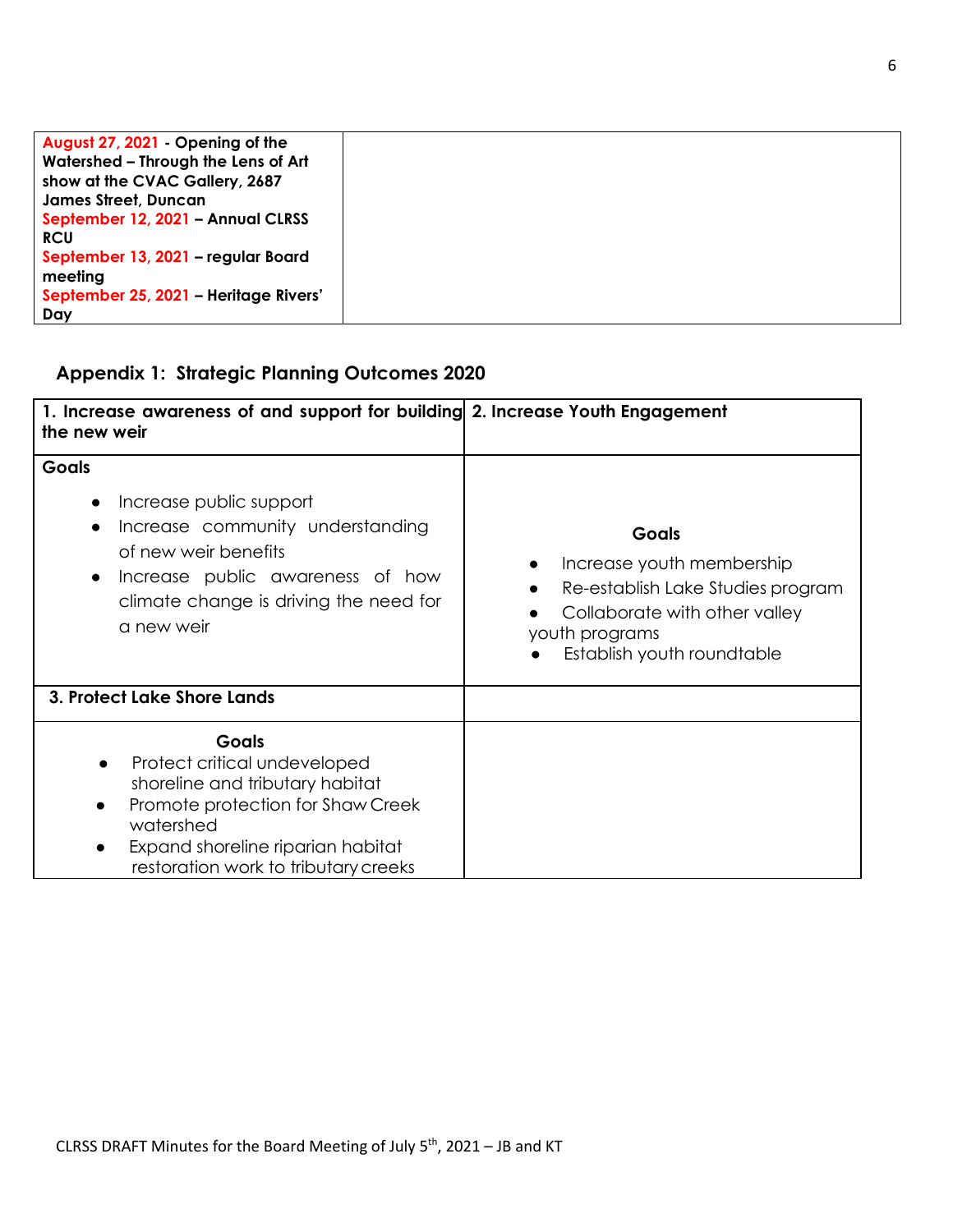# **Appendix 2: Treasurer's Report**

| June 2021 Treasurer's Report                                           |                |                          |                       |  |  |
|------------------------------------------------------------------------|----------------|--------------------------|-----------------------|--|--|
|                                                                        | <b>CASH</b> in |                          |                       |  |  |
|                                                                        | <b>Bank</b>    | <b>Cheques/Transfers</b> | <b>Available Cash</b> |  |  |
| <b>CLRSS General Account</b>                                           | 10,823.10      | 0.00                     | 10,823.10             |  |  |
| to be deposited                                                        | 0.00           |                          |                       |  |  |
| Salmon fry rescue funds                                                |                |                          | 1,934.21              |  |  |
| <b>Total Cash Available for CLRSS General Activities</b><br>\$8,888.89 |                |                          |                       |  |  |
| <b>Bursary Account Total</b>                                           |                |                          | \$6,019.36            |  |  |
| <b>Comments:</b>                                                       |                |                          |                       |  |  |
|                                                                        |                |                          |                       |  |  |
|                                                                        |                |                          |                       |  |  |

| CLRSS 2021/2022 Financial Report Budget to Actual - 30/06/2021 |               |               |                                  |                |               |
|----------------------------------------------------------------|---------------|---------------|----------------------------------|----------------|---------------|
|                                                                |               |               |                                  |                |               |
| Revenue                                                        |               |               | <b>Expenditures</b>              |                |               |
| Category                                                       | <b>Budget</b> | <b>Actual</b> | Category                         | <b>Budget</b>  | <b>Actual</b> |
| <b>Total Revenue</b>                                           | 4500          | 994.20        | <b>Total Expenditures</b>        | 4,500.00       | 358.18        |
| Memberships                                                    | 1400          | 780.00        | Signs                            | 0              | 0             |
| Donations                                                      | 2000          | 10.00         | Accounting                       | 100            | 0             |
| <b>Sales</b>                                                   | 300           | 0.00          | <b>BCLSS</b>                     | 50             | 50            |
| Fundraising                                                    | 800           | 204.20        | <b>Society Fees</b>              | 250            | $\mathbf 0$   |
| Interest                                                       | 0             | 0             | <b>Printing Costs</b>            | 400            | 0             |
|                                                                |               |               | <b>Purchase for Sales</b>        | 100            | 0             |
|                                                                |               |               | <b>Gifted Apparel</b>            | 100            | 0             |
|                                                                |               |               | Insurance                        | $\overline{0}$ | 0             |
|                                                                |               |               | <b>Bank Charges</b>              | 100            | 4             |
|                                                                |               |               | <b>Office Expenses</b>           | 200            | 0             |
|                                                                |               |               | Courses & Mtgs                   | 0              | 0             |
|                                                                |               |               | <b>CSSP Activities</b>           | 0              | 0             |
|                                                                |               |               | <b>River CU</b>                  | 0              | 0             |
|                                                                |               |               | <b>Fundraising Expenses</b>      | 100            | 0             |
|                                                                |               |               | Misc. other                      | 500            | 34.45         |
|                                                                |               |               | <b>Transfers to Bursary Fund</b> | 500            | 58.05         |
|                                                                |               |               | Fry Rescue                       | 300            | 0             |
|                                                                |               |               | <b>Landowner Education</b>       | 500            | 0             |
|                                                                |               |               | <b>GT Memorial Garden</b>        | 400            | 0             |
|                                                                |               |               | Website Update                   | 100            | $\mathbf{0}$  |
|                                                                |               |               | <b>Watershed Art Project</b>     | 800            | 211.68        |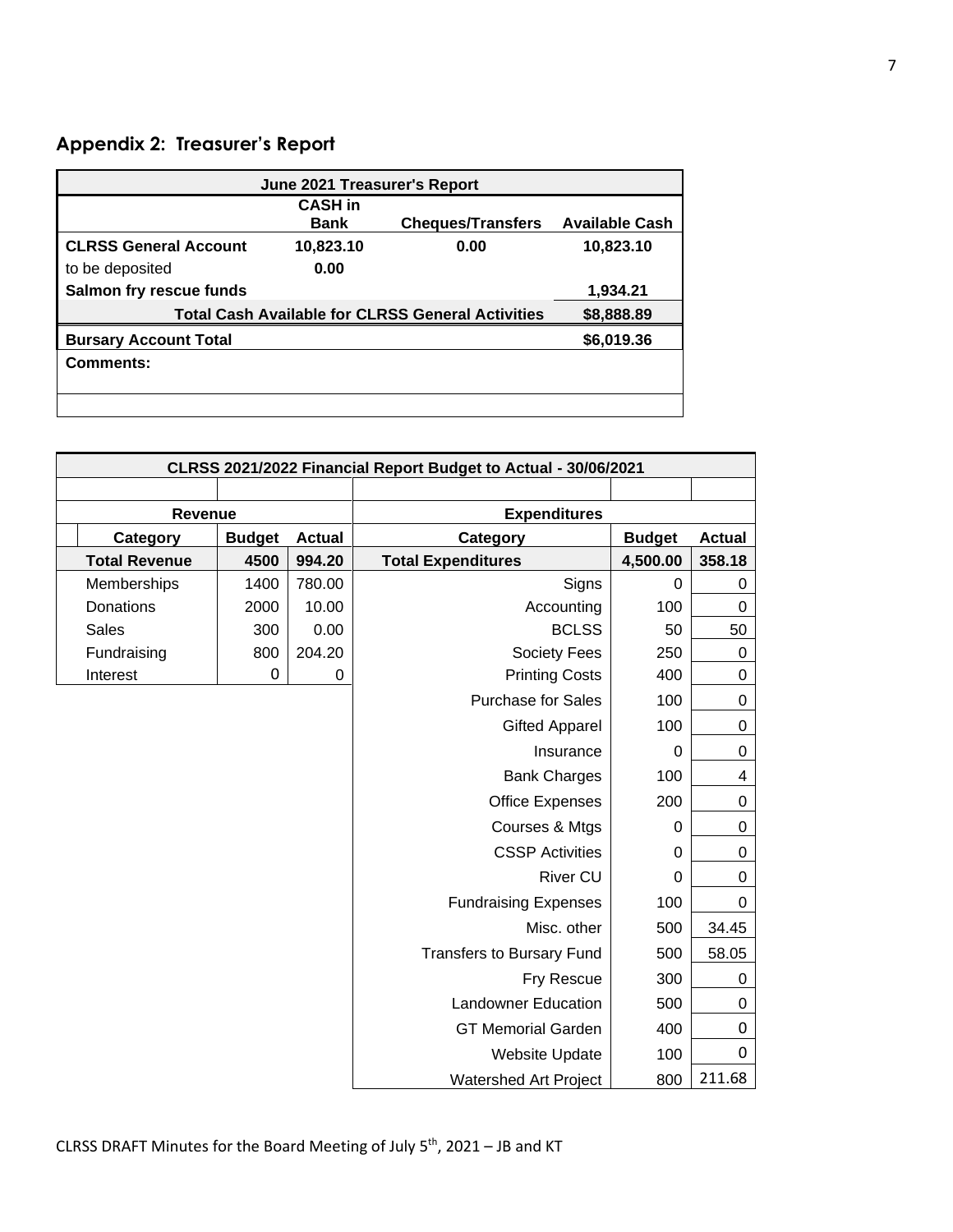### **Appendix 3: Letter to the Minister Conroy, FLNROD**

Joe Saysell Friends of the Cowichan Box 169 Lake Cowichan, B.C. V0R 2G0

May 8, 2021

Hon. Katrine Conroy Minister of Forests, Lands, Natural Resource Operations and Rural Development Room 248, Parliament Buildings Victoria, B.C. V8V I4X

Dear Minister:

Another year has come and gone since I last wrote to the ministry on the subject of the Cowichan River's fish stocks and the issue of the upper Cowichan River being open for angling during spawning time --- December, January, February and March. The amount of pressure, especially from guiding on the section of the river from Greendale trestle downstream to the 70.2-mile trestle during December, January, February and March is greater than I have ever seen in all the 72 years that I have lived on the upper river.

We all know that the upper river from the 70.2-mile trestle upstream to the weir is where the vast majority of the chinooks spawn. It is also where a large percent of the coho and steelhead spawn. And we also know that this area is where 95 percent of the rainbow trout spawn. This area is one continual spawning redd at this particular time, mainly because of the stability of the upper river and also because of the particular gravel sizes. In other words, it is ideal spawning habitat and is considered by many to be the "delivery room" and "nursery room" of the Cowichan River. Yet it is open for angling during the fall, winter and early spring, when fish are very vulnerable during spawning.

One has to ask: just how much damage to the redds are all the anglers doing by wading or anchoring on this fragile area, or how much harm is being done to fish that are in spawning mode (dark and laden with eggs)? We cannot say, because there have not been any studies done on this subject. They are physically impossible to do because of the higher winter flows. Plus, most of the rainbow trout migrate back to the lake in spring, when the water drops, thus making accurate counts impossible.

In the past, anglers were considered conservationists as they did everything possible to protect fish, especially spawners. But today, that term does not describe the anglers who are fishing this area during December, January, February and March, because real conservationists do not fish in spawning areas or over dark spawning fish. It is unethical to do so, yet this is exactly what is happening today in this section during those months.

One also has to question what fly fishing actually is, since they are using extremely heavy lines, sinking leaders and extremely heavily weighted flies, which actually makes this angling bottom bouncing. The regulation of fly fishing was actually first brought in, in 1975 to stop bottom bouncing of gear fishing to protect fish populations, as the stocks had basically collapsed. Please remember that it is the weight that is getting the line (fly) down to where the fish are, and this is causing the damage.

Technology has come so far today, with the new weighted lines and new weights for flies, that the method of fishing in the fall and winter in this area can no longer be described as fly fishing. The regulations and ministry are way behind the times and need to catch up.

The only way to justify having this area open is to have this critical spawning section under a floating-line, no-weightedfly regulation, plus a daily catch-and-release quota of one steelhead and four trout for the time from December through March. This would cause an enforcement problem as we do not ever have enough conservation officer presence now.

CLRSS DRAFT Minutes for the Board Meeting of July  $5<sup>th</sup>$ , 2021 – JB and KT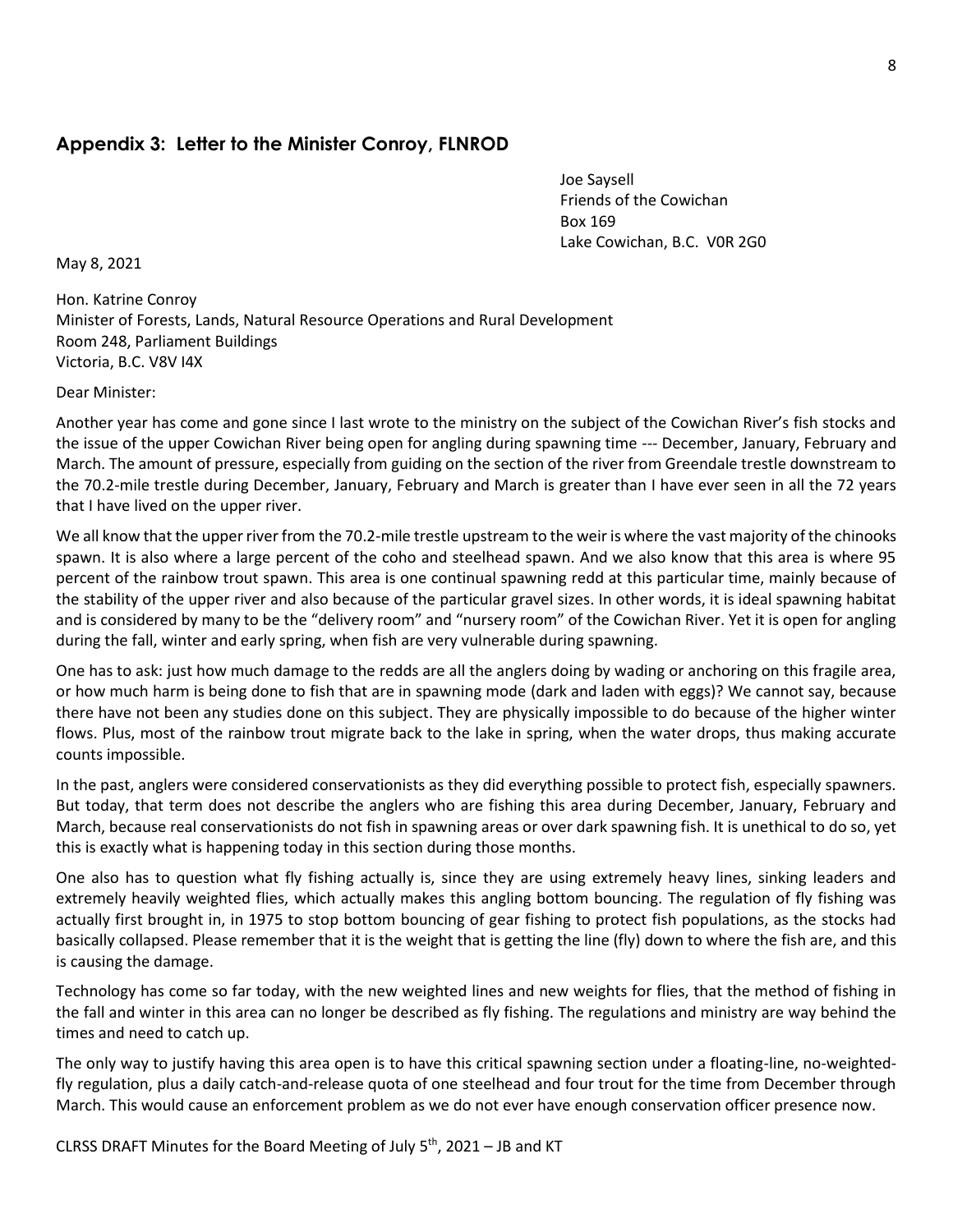Also, while this regulation might prevent damage to spawning fish being hooked during this vulnerable time of their lives, this will still not address the damage caused to eggs in the gravel by wading and anchoring. These eggs of salmon, steelhead and trout are our future generations of fish, so we must protect them to the fullest. Thus, the only solution is to close this section for the vulnerable months of December, January, February and March from the 70.2-mile trestle to the weir, as it was pre-1988. If the regulation protected fish pre-1988, it will protect fish now.

Especially since we do not have the science to justify keeping this area open during these four critical months, we believe that the ministry should close it till it is scientifically proven that no harm is being done to the fish and redds during this time frame. In other words, err on the side of caution and conservation rather than angler opportunity.

Please remember that all rivers need a sanctuary section for spawning and an undisturbed area for incubation of eggs and alevins. After all, when one looks at the fishing regulations synopsis, most riversin other regions of the province are closed after a certain date or have spawning areas closed to protect spawning fish. Why not the Cowichan? Is closing four out of 32 miles, leaving 88 percent of the river open for angling during the winter time, that much of an imposition on anglers? We do not think so and believe that most anglers and conservationists would agree with us.

We urge you to enact the right ethical and biological regulations which will protect our fish for future generations.

Yours sincerely,

Joe Saysell

cc. Sonia Furstenau, MLA Alistair MacGregor, MP. Cowichan Watershed Board Cowichan Stewardship Roundtable B.C. Federation of Fly Fishers

## **Appendix 4: Report from Town of Lake Cowichan Councillor, Kristine Sandhu**

Hi everyone

Hope you having a fabulous in person barbecue  $\bigoplus$  This is a brief report:

The Visitor Centre is open Thursday-Tuesday 10-6pm. The staff there along with management have been chatting with visitors who are tubing/other activities have been directed to where their is free parking if staying longer than 2 hours. Some visitors appreciate this while others don't care that they will receive a \$50 ticket on their windshield when they come back to their vehicle. Staff has given out a good number of violation tickets not just on the weekend, but weekdays also. This is just the second week that it's being implemented so we shall see.

The town didn't receive the grant that we applied for towards to the town office renovation, and since we couldn't start the project during the grant application process we now are getting going on it. Last week a couple more test holes that was required has been completed.

A lot of activity on the river this weekend. I was at a friends house on Saturday and was truly shocked by how much tubers. It gives you a different view when you are actually on the river shore. My concern is the garbage and drinks being dumped as I witnessed that and actually yelled at this person to pick up his garbage and please don't do that again.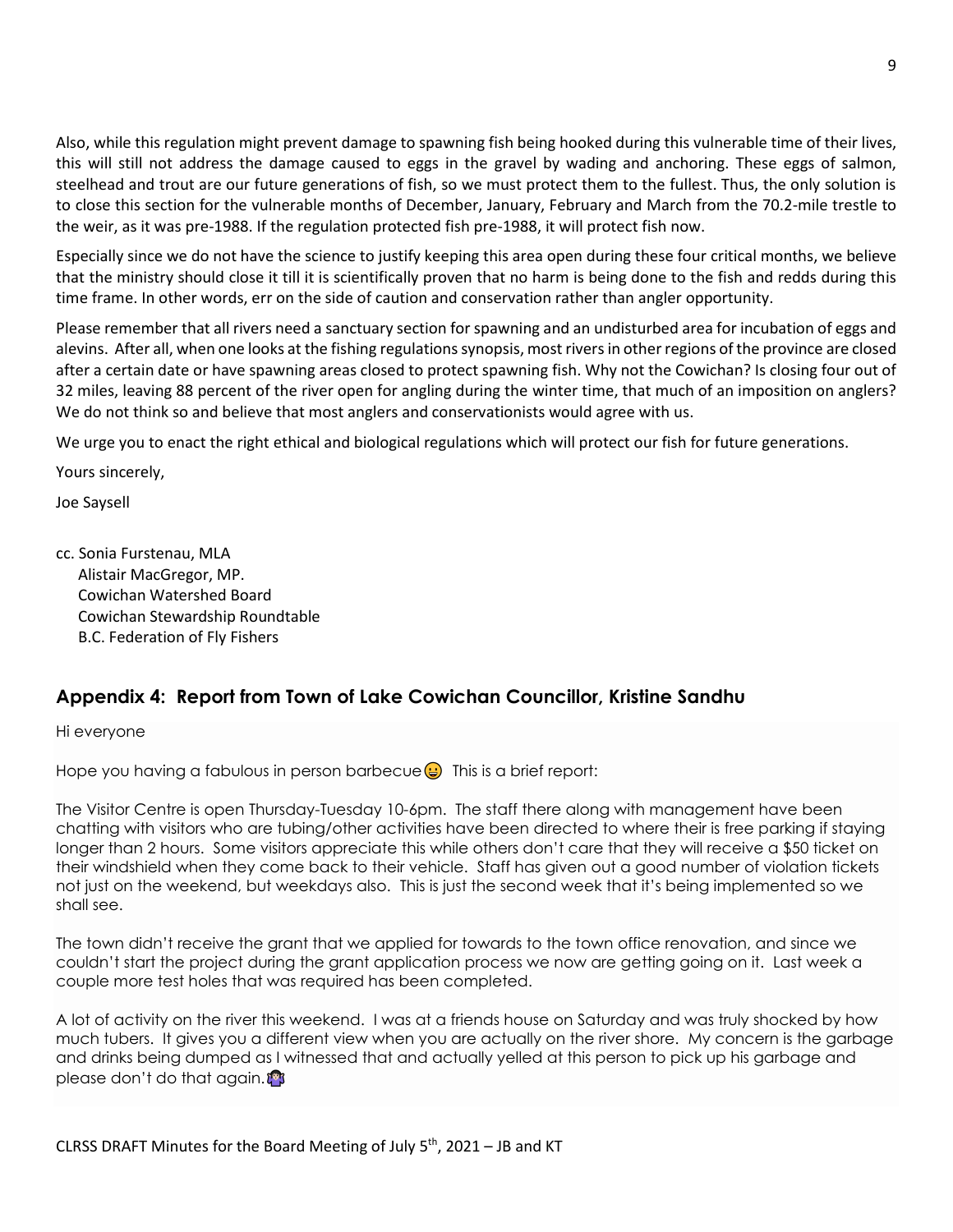I've read that a second tubing company is setting up at the Riverside 'Orka', and the Tube Shack is opening another location beside the Cow Cafe. The name is Cowabunga Tubes, they have stated on their Facebook page that their in-point for the river trip is the stairs at Central Park going down to the river, and the Duck Pond.

This has been brought to our staffs attention, but if the CLRSS has any concerns can you reach out or PWS (Jas 250-701-3858).

Have a great evening I wish I was there. Kristine

## **Appendix 5: Draft letter the Editor from CLRSS Chair, Ken Traynor (July 2021)**

#### A Cautionary Tale

Every year shoreline properties on Cowichan Lake change hands bringing new residents to the Lake. For example, 7 properties were sold in the Youbou area over the last year and xx in the Honeymoon Bay area according to MLS statistics. Many of these folks may not be aware that our foreshore areas are governed by a number of specific regulations focused on protecting vegetation from removal within 30 m of the high water mark. Along with the beautiful views and privileged access to cooling waters comes a responsibility to protect the shoreline areas of their new property as well.

#### The Problem

Shoreline habitat is seriously threatened by recreation, residential development, and upland land use practices across BC. Cowichan Lake is no different. Data clearly shows that we are continuously losing this critical habitat as it experiences serious degradation due to cumulative impacts.

Lake shores, stream shores and wetlands form transitional ecological boundaries between aquatic and terrestrial habitats. These transitional areas are important for fish and wildlife species, since they provide the benefits of ecologically diverse habitats in close proximity to each other. They are important for reproduction, feeding, resting and protection from the elements and predators. Vegetated foreshores also help to protect water quality and reduce erosion arising from heavy rainfall and wave action.

#### A Cautionary Example

A beautiful property in Youbou changed hands this winter. The foreshore had recently been restored with a mix of local upland native plants and submergent species that thrive despite annual high water events. It also included a well designed dock which spanned the foreshore and was anchored above the high water mark. The restoration was doing well and had been included as part of a tour in 2019 focused on educating local real estate agents about the importance of riparian areas and the responsibilities of shoreline property owners.

Then early this spring a neighbour noticed a bobcat working on the beach below the high water line clearing the shoreline of plants and adding sand to the beach right down to the watersedge, something not allowed under the Riparian Regulations. The authorities were notified using the Provincial R.A.P.P. line and the CVRD Bylaw enforcement office and the Department of Fisheries investigated the situation. In the end the homeowner ended up paying twice. Once when they paid to clear the beach and add the sand and then again when they were required to restore the shoreline vegetation under the supervision of a registered environmental consultant.

It is important that everyone takes responsibility to protect our shared lake environment.

CLRSS DRAFT Minutes for the Board Meeting of July  $5<sup>th</sup>$ , 2021 – JB and KT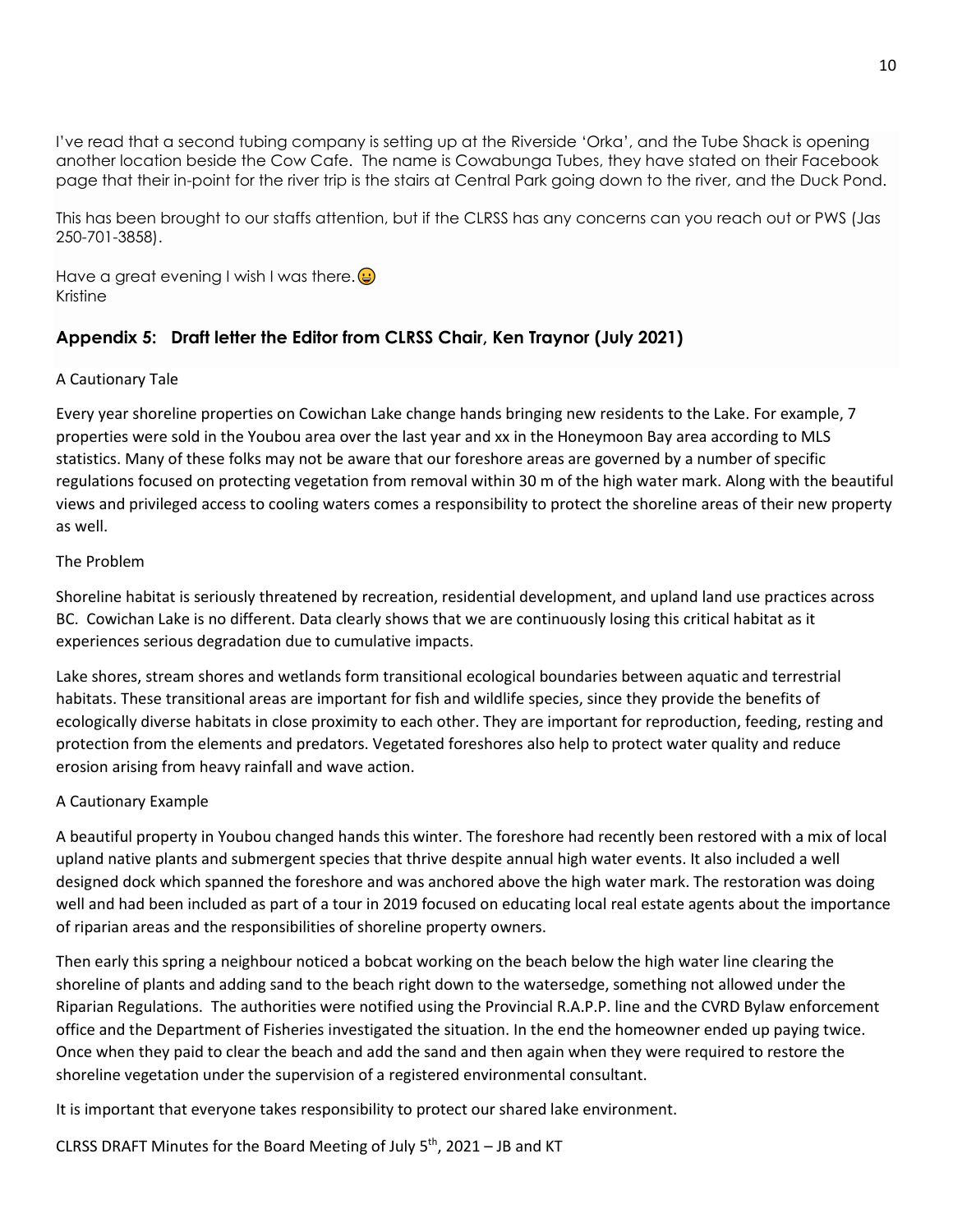#### [possible place to split into two articles}

The Cowichan Lake & River Stewardship Society has been working for years to engage our community and change attitudes regarding the value of riparian areas. We are aiming to promote a cultural shift from cutting and clearing to protection and restoration of shoreline riparian areas. The aim is not to discourage recreation usage but to demonstrate how natural ecological functions and human activities can co-exist.

#### A few Facts

• 92% of the Cowichan Lake shoreline (including forest land) is privately owned. Owners of ecologically important habitats are responsible to preserve publicly owned resources -- the fish and the water -- now and for future generations.

• 70% of the shoreline of Cowichan Lake is still in an undisturbed state and needs protection. This land and vegetation adjacent to watercourses the riparian zone) is essential for water quality, fish stocks and wildlife, as well as flood and erosion control.

• The shoreline of Cowichan Lake is a nursery for up to 300,000 wild coho salmon annually. It also contains selfsustaining populations of cutthroat, rainbow, dolly varden & kokanee.

#### What Can We Do?

1. Leave our riparian areas intact. -- Prevention is easier than restoration.

2. Minimize impact when accessing the water. -- Use only one point of access, build fish-friendly docks, frame views and use gravel pathways.

3. Restore damaged riparian areas. -- Let natural re-vegetation take its course or re-establish native plants.

4. Respect riparian area regulations (RAR) and avoid fines. -- Leave riparian areas intact for erosion control, water quality, habitat protection, coho production and flood prevention.

Check out our website at clrss.ca for more ideas and information. Send us an email at [clrss.information@gmail.com](mailto:clrss.information@gmail.com) and we will be happy to get in touch. We can offer access to useful resources, referrals to local shoreline residents who have restored their waterfronts and will work with you like we have with owners from around the lake over the years.

### **Appendix 6: Decision-making Protocol for the Cowichan Watershed Board**

### CWB Policy 3.3.3 Decision-making:

The Board will use "general consensus" decision making to move forward efficiently in meetings. In consensus, the whole group examines the problem, discusses possible solutions and then works together to develop a solution which everyone can support. A motion, a second, and, as required, discussion, will take place before calls for a response on the motion. In keeping with the Principle of Nutsamat (Section 2.3) and the Ground Rules for Members (Attachment 1) the Co-chairs and members will make their best effort to achieve full consensus at all times, with guidance drawn from the purpose, mandate and principles of the organization (Section 2).11